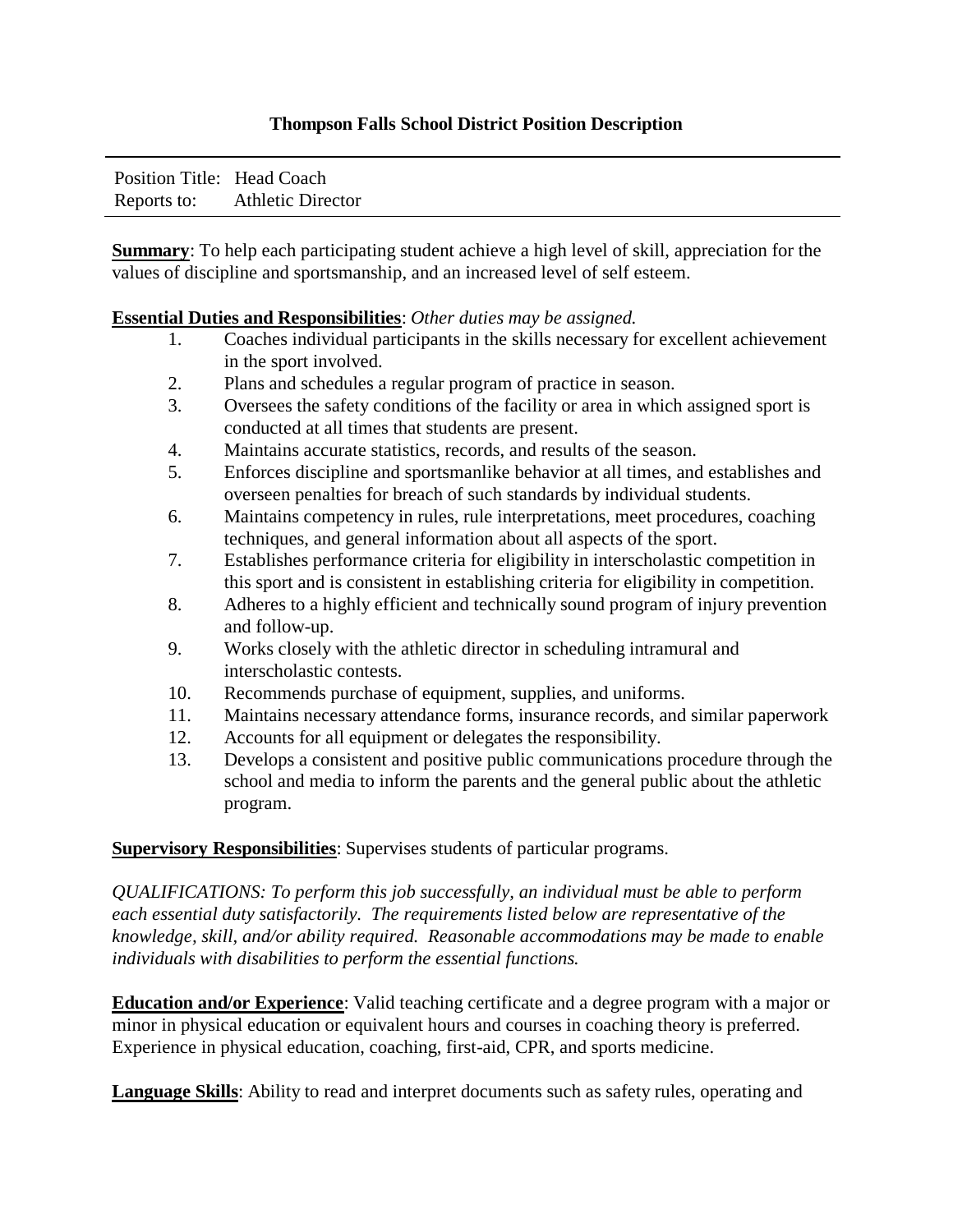maintenance instructions, and procedure manuals. Ability to write routine reports and correspondence. Ability to speak effectively before groups of students or employees of the district.

**Mathematical Skills**: Ability to calculate figures and amounts such as discounts, interest, commissions, proportions, percentages, area, circumference, and volume. Ability to apply concepts of basic algebra and geometry.

**Reasoning Ability**: Ability to apply common sense understanding to carry out instructions furnished in written, oral, or diagram form. Ability to deal with problems involving several concrete variables in standardized situations.

**Other Skills and Abilities**: Exhibit qualities of leadership and organizational ability and reflect a spirt of cooperation in working with staff and school administration. Ability to apply knowledge of current research and theory in specific field. Ability to establish and maintain effective working relationships with students, staff and the community. Ability to communicate clearly and concisely both in oral and written form. Ability to perform duties with awareness of all district requirements and Board of Education policies.

*PHYSICAL DEMANDS: The physical demands described here are representative of those that must be met by an employee to successfully perform the essential functions of this job. Reasonable accommodations may be made to enable individuals with disabilities to perform the essential functions.*

While performing the duties of this job, the employee is frequently required to walk and stand. Occasionally the employee will sit or run. The employee will frequently bend or twist at the trunk while performing the duties of this job. The employee will frequently squat, stoop, kneel, reach above the head, reach forward and repeat the same hand motion many times while performing the duties of the job.

The specific vision requirements of the job include good depth perception and occasionally being able to see objects/persons at a distance. While performing the duties of the job the employee frequently is required to hear conversation and a quiet as well as a noisy environment and be able to tell where a sound is coming from. The employee must be able to communicate to the team in order to give directions.

*WORK ENVIRONMENT: The work environment characteristics described here are representative of those an employee encounters while performing the essential functions of this job. Reasonable accommodations may be made to enable individuals with disabilities to perform the essential functions.* 

While performing the duties of this job, the employee will continuously work inside or outside depending on the sporting event. Occasionally the employee must be able to meet deadlines with severe time constraints and interact with public and other workers. The employee has direct responsibility for th safety, well-being and work output of others. The noise level in the